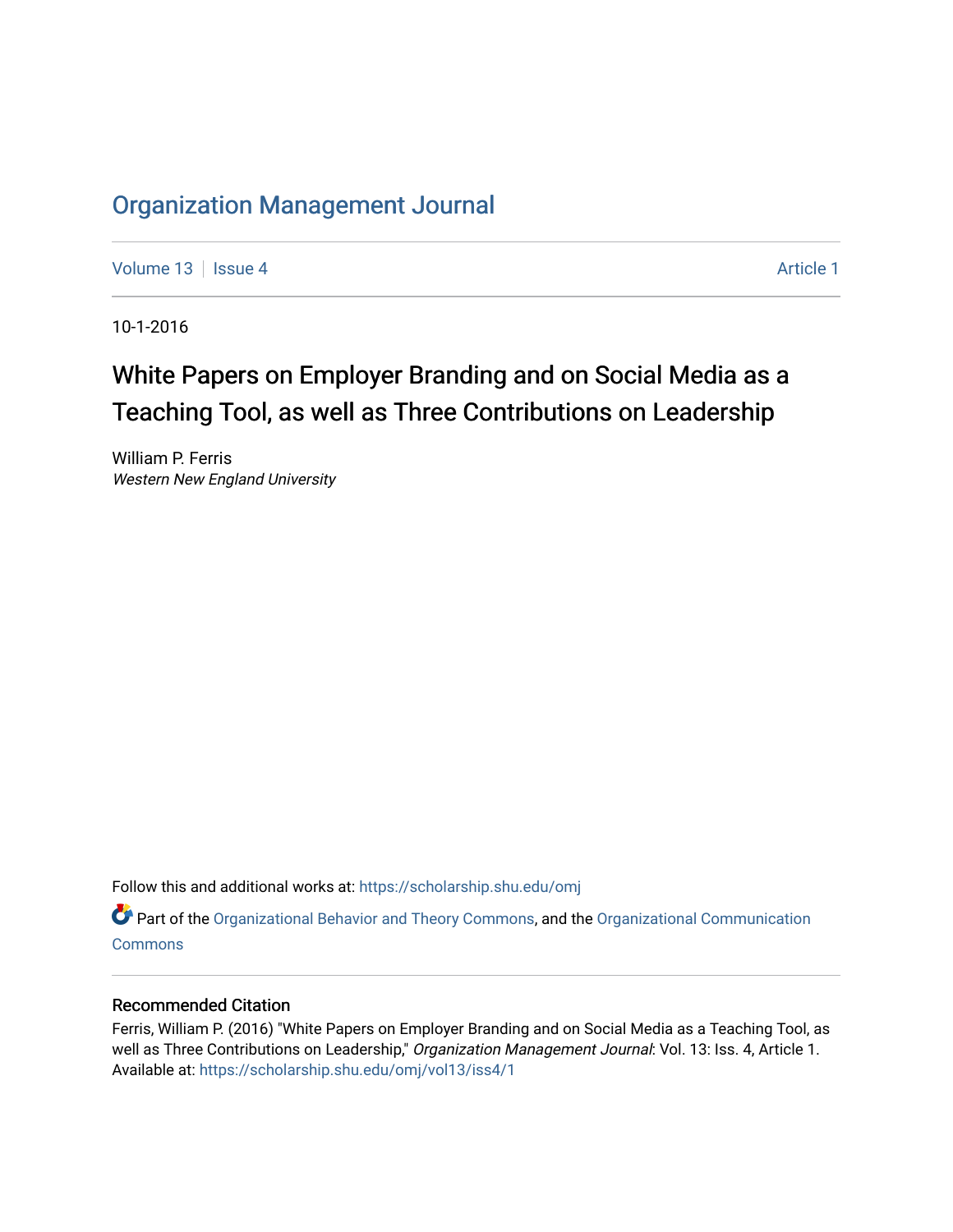#### EDITORIAL

### White Papers on Employer Branding and on Social Media as a Teaching Tool, as well as Three Contributions on Leadership

William P. Ferris

Editor-in-Chief

College of Business, Western New England University, Springfield, Massachusetts, USA

In this last quarterly issue of 2016, I will begin with an introduction of the essence of the issue: a description of the three White Papers we are presenting as well as the discussion we are hosting on leadership scholarship and study by means of a new article and two reviews of new 2016 leadership-focused books. This will be followed by a report on the status of the journal as I write the final words of introduction of our new Editor-in-Chief, Professor Priscilla Elsass of Clark University in Worcester, Massachusetts, before she takes over in January, 2017. We also have some news of editorial changes in the Emerging Conceptual Scholarship section. I will be retiring as Editor-in-Chief but not leaving the journal altogether as I will be on the Editorial Board and available to continue assisting with the editorial transition as needed.

### A trio of White Papers

For the last volume of 2016, we are offering a Special White Paper Section. Our White Papers over the past decade while I have been Editor-in-Chief have been articles invited from authors who are experts in their field about every 2–3 years by the editor, usually in partnership with an Eastern Academy of Management (EAM) past president. White Papers usually bring readers up to date on a subject of high interest to our readers, and then go beyond to make recommendations for future research, suggest practical uses that could result from further development, and predict future directions in the field. Their authors actually go through the same blinded peer-review process as for the other articles in the journal but have a very high likelihood of acceptance because they are written by our most established and scholarly authors in the field of research involved. Because of the nature of the charge given to White Paper authors, it is quite common and even necessary for them to cite published work of their own as they continue discussions on their topic. During the review

process, such citations are blinded to reviewers, but when the articles are published, those self-citations are put back in using the usual APA format.

This issue contains three such White Papers. The first two are on the same subject—employer branding. In the first one, well-known authority on branding Wayne F. Cascio and co-author Brooke Z. Graham, in their paper entitled "New Strategic Role for HR: Leading the Employer-Branding Process," propose that firms' human resources (HR) departments must go beyond a tactical approach in assuring positive branding of their employees because it helps them hire successfully. They have a new important role to add strategic value to their firms' product or service, in short, branding for the benefit of the firm's bottom line. As we all know, HR has become much more strategically centered in the past two decades, so it is not surprising that those involved in HR should think far more strategically nowadays, usually in partnership with vice-presidents, the chief executive officer (CEO), and the board of directors. Applying the marketing concept of branding to HR seems a natural progression. Cascio and Graham offer several very practical recommendations for how firms can accomplish positive employer branding for strategic advantage.

In a second article on employer branding, entitled "Employer Branding Revisited," Kristin Backhaus, a past president of EAM and until recently Co-Editor of the Current Empirical Research section of this journal, covers the employer branding research literature going back to its beginning 20 years ago. She then delves into the issues of the present, including "sustainability" of the brand, assuring the distinctiveness of the brand, and the importance of "living the brand," among others. Many important research questions emerge out of this discussion. For example, assuming an identifiable employer brand can be described, is it contributing to the productivity and profitability of the company? If so, by what measures? Is employer branding helping the product or service brand or is the converse

CONTACT William P. Ferris @ omj@wne.edu @ College of Business, Western New England University, 1215 Wilbraham Rd., Springfield, MA 01119, USA. © 2016 Eastern Academy of Management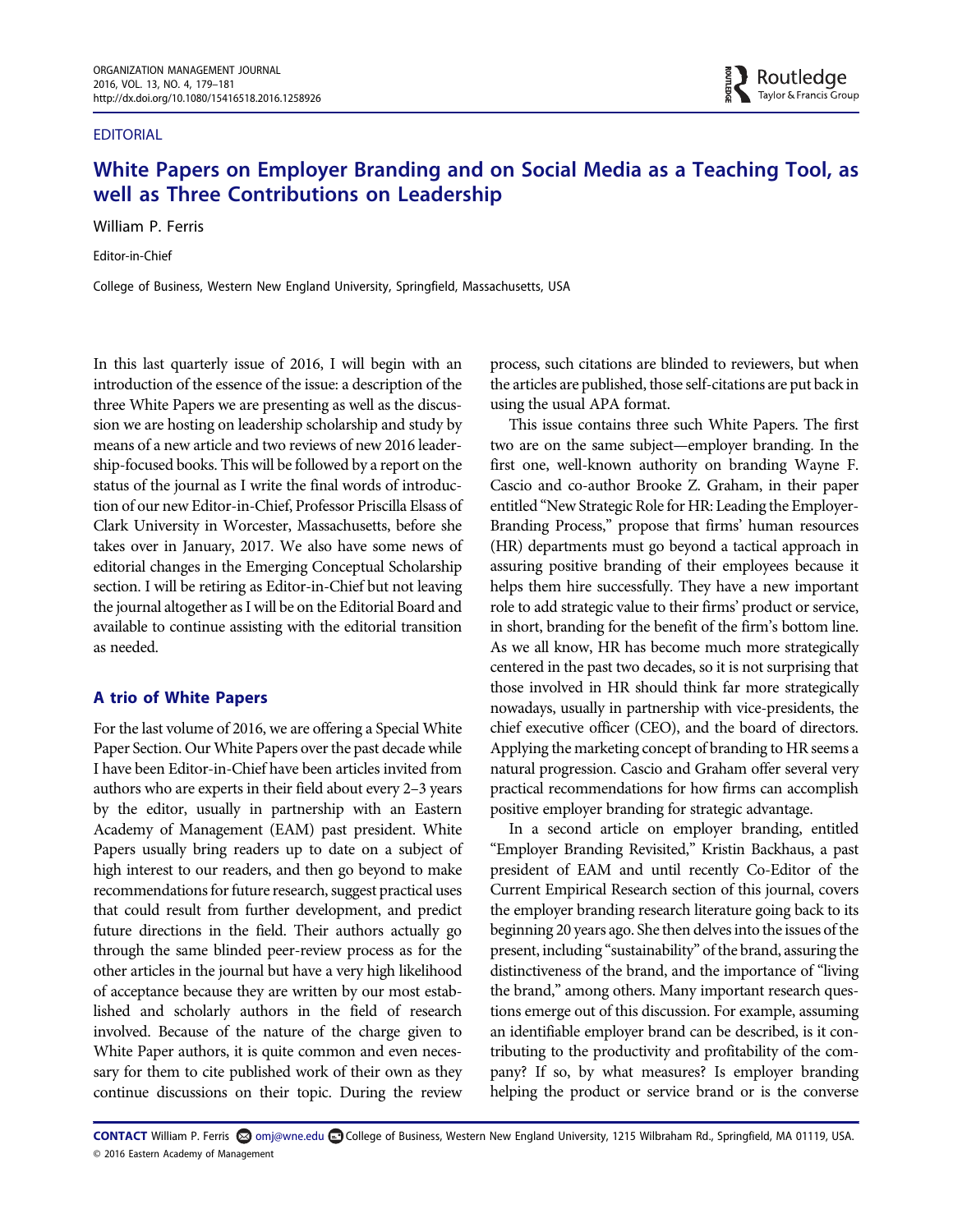truer? And how do changes in the corporate brand impact the firm's employer brand? Finally, Backhaus entertains the topic of what the challenges of employer branding will be for companies in the future. Clearly, in a world of more merger/acquisition activity and a trend to the "gig economy" in which short-term employment stints become more common, maintaining employer branding will be more difficult. Equally challenging will be managing one's brand at a time of increased activity in social media by employers and customers alike. The importance of a firm's responsibility to make sure the employer brand promise is in fact the reality cannot be underestimated in our current world, where both customers and employees are quick to post their thoughts on a myriad of websites, especially if they feel resentment or distrust or any kind of violation by the company. It is also true, as Backhaus concludes, that "Sometimes the brand cannot stay the same, but that must be shared with the employees in the change process to avoid breaking trust and creating long-term reputational damage."

The third White Paper in this issue focuses squarely on social media and how we as organization management professors can utilize it in our classrooms. In "Reframing Management Education With Social Media," Charles Wankel updates his oft-cited 2009 White Paper in this journal entitled, "Management Education Using Social Media" (Wankel, [2009\)](#page-3-0). This new contribution offers a comprehensive update of the literature of the past 8 years in this fast-moving field and goes on to update uses of Facebook, Twitter, Second Life, and Web 2.0 in the management education arena. YouTube, wikis, and LinkedIn also merit sections in his paper. Though not mentioned in the paper, one prominent EAM member who has based entire courses around LinkedIn and Second Life and loves to present at EAM and talk about the fun she has had with this is our recent board member and past Vice-President of Membership, Vicki Taylor, of Shippensburg University. Throughout his White Paper, Wankel marbles suggestions for specific uses of social media in the management education process. His sections on LinkedIn, Meetup, and Twitter are especially intriguing and helpful for those interested in meeting students where they are actually spending a great deal of their time—online and using social media. Some professors and students are actually engaged in creating apps for classroom-based role-playing in which student decisions guide outcomes. Wankel suggests that virtual reality and Web 3.0 will be important in the next few years. "Faculty and students can increasingly rely on ongoing automatic searches for updates on companies and management activities around the world [aided by] the AI-guided agent-based mediation and linked data of Web 3.0, the Semantic Web." It almost seems like science fiction that we and our students could get automatically

delivered information on what is going on with various companies and industries, and even interact with industry players in real time through the use of Web 3.0, but read this article and follow up on some of its most recent citations to learn more. With the advent of increasingly accurate global translation software and tools such as Web 3.0, not to mention vast online global course networks, much richer student and faculty interaction is potentially in the future for some of us.

### Leadership contributions in this issue

Following the White Paper section, we have three contributions centered on leadership. The first of these is an article entitled "Ethical Leadership: Not Everyone Responds Equally" by W. Randy Evans, Richard S. Allen, and Russell W. Clayton. This article reports on a significant double study that comes to multiple conclusions moderating current leadership theories with the introduction of ideological, values-related variables to followers' organizational commitment and job satisfaction in connection with the perceived ethics of their leaders. Greater organizational identity also seems connected to perceptions of higher levels of ethics among the leaders, though it may or may not be destroyed by perceptions of lower levels of leadership ethics. This article is located in the Current Empirical Research section, where it is introduced by Co-Editor Kerri Anne Crowne. In addition, we have reviews of two new 2016 books on ethical leadership. William G. Obenauer reviews Superbosses: How Exceptional Leaders Master the Flow of Talent, by Sydney Finkelstein (2016, Portfolio/Penguin). Kathleen F. (Kay) Edwards reviews Leadership-As-Practice: Theory and Applications, edited by Joseph A. Raelin (2016, Routledge, Taylor & Francis Group). Joe happens to be on the OMJ Teaching & Learning Board. Both of these books should be of special interest to those in leadership roles or seeking to be better leaders in their fields.

### Status of the journal as I pass the torch to Priscilla Elsass

As readers of this journal will recall from the last issue, after 10 years as OMJ's Editor-in-Chief, I am stepping down effective January 1, 2017. I will move to the Advisory Board of the journal after supervising the first 40 issues published on a quarterly basis over those 10 years. I headlined the last issue's introduction with a short bio of our new editor, Priscilla Elsass of Clark University, who will take over and run with it for at least the next 3 years. There will be some logistical changes, such as a new *OMJ* e-mail address, but the website as set up by Taylor & Francis will remain the same and will report the journal's new e-mail